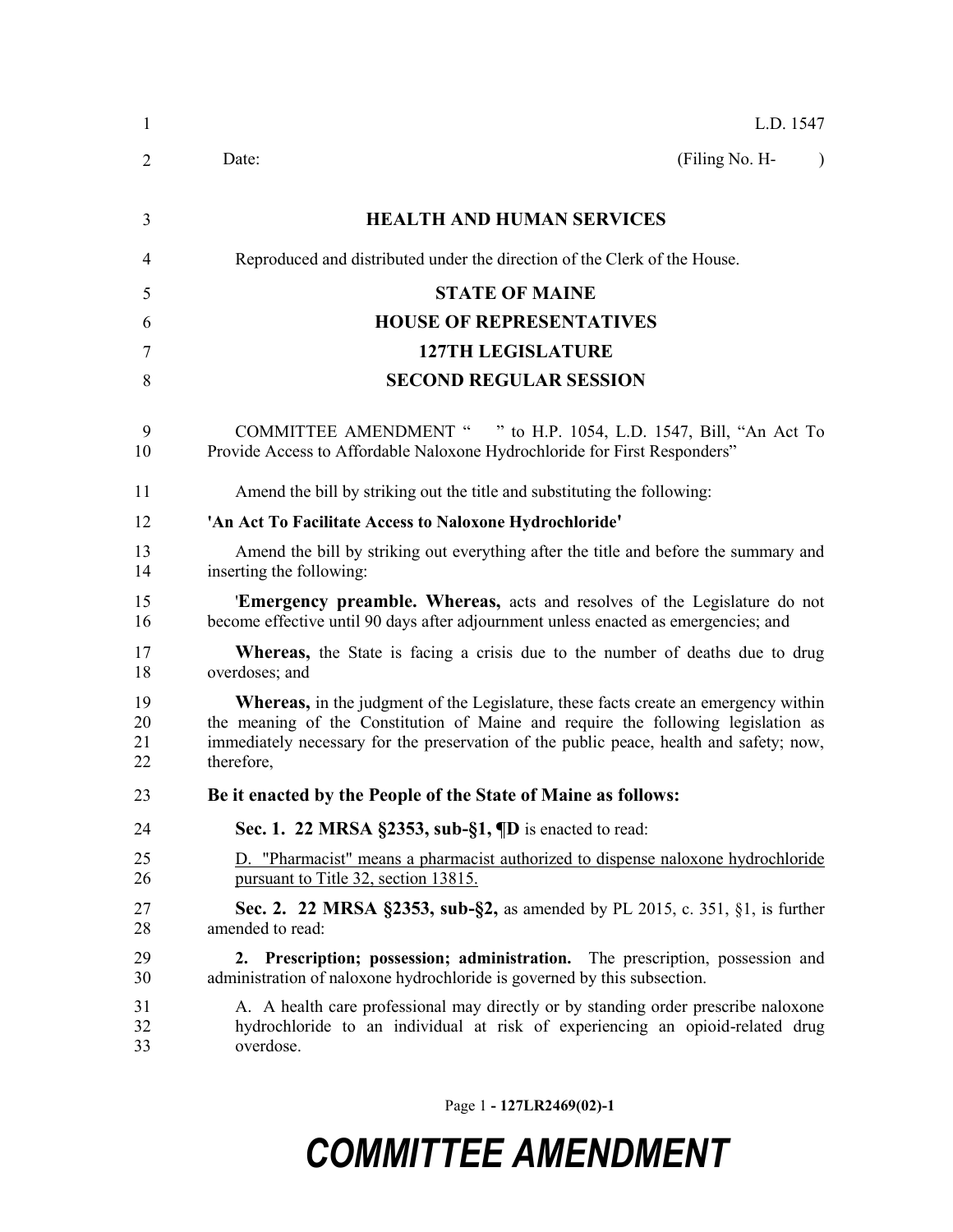A-1. A pharmacist may dispense naloxone hydrochloride in accordance with protocols established under Title 32, section 13815 to an individual at risk of experiencing an opioid-related drug overdose.

 B. An individual to whom naloxone hydrochloride is prescribed or dispensed in 5 accordance with paragraph A or A-1 may provide the naloxone hydrochloride so prescribed or dispensed to a member of that individual's immediate family to possess and administer to the individual if the family member believes in good faith that the individual is experiencing an opioid-related drug overdose.

 C. A health care professional may directly or by standing order prescribe naloxone hydrochloride to a member of an individual's immediate family or a friend of the individual or to another person in a position to assist the individual if the individual is at risk of experiencing an opioid-related drug overdose.

 C-1. A pharmacist may dispense naloxone hydrochloride in accordance with protocols established under Title 32, section 13815 to a member of an individual's 15 immediate family or a friend of the individual or to another person in a position to assist the individual if the individual is at risk of experiencing an opioid-related drug overdose.

 D. If a member of an individual's immediate family, friend of the individual or other person is prescribed or provided naloxone hydrochloride in accordance with paragraph C or C-1, that family member, friend or other person may administer the naloxone hydrochloride to the individual if the family member, friend or other person believes in good faith that the individual is experiencing an opioid-related drug overdose.

 Nothing in this subsection affects the provisions of law relating to maintaining the confidentiality of medical records.

 **Sec. 3. 22 MRSA §2353, sub-§3,** as enacted by PL 2013, c. 579, §1, is amended to read:

 **3. Authorized administration of naloxone hydrochloride by law enforcement officers and municipal firefighters.** A law enforcement agency as defined in Title 25, section 3701, subsection 1 or a municipal fire department as defined in Title 30-A, section 3151, subsection 1 is authorized to obtain a supply of naloxone hydrochloride to be administered in accordance with this subsection. A law enforcement officer as defined in Title 17-A, section 2, subsection 17, in accordance with policies adopted by the law enforcement agency, and a municipal firefighter as defined in Title 30-A, section 3151, subsection 2, in accordance with policies adopted by the municipality, may administer intranasal naloxone hydrochloride as clinically indicated if the officer or firefighter has received medical training in accordance with protocols adopted by the Medical Direction and Practices Board established in Title 32, section 83, subsection 16-B. The Medical Direction and Practices Board shall establish medical training protocols for law enforcement officers and municipal firefighters pursuant to this subsection.

**Sec. 4. 22 MRSA §2353, sub-§5** is enacted to read:

 **5. Immunity.** The following provisions provide immunity for actions taken in accordance with this section.

Page 2 **- 127LR2469(02)-1**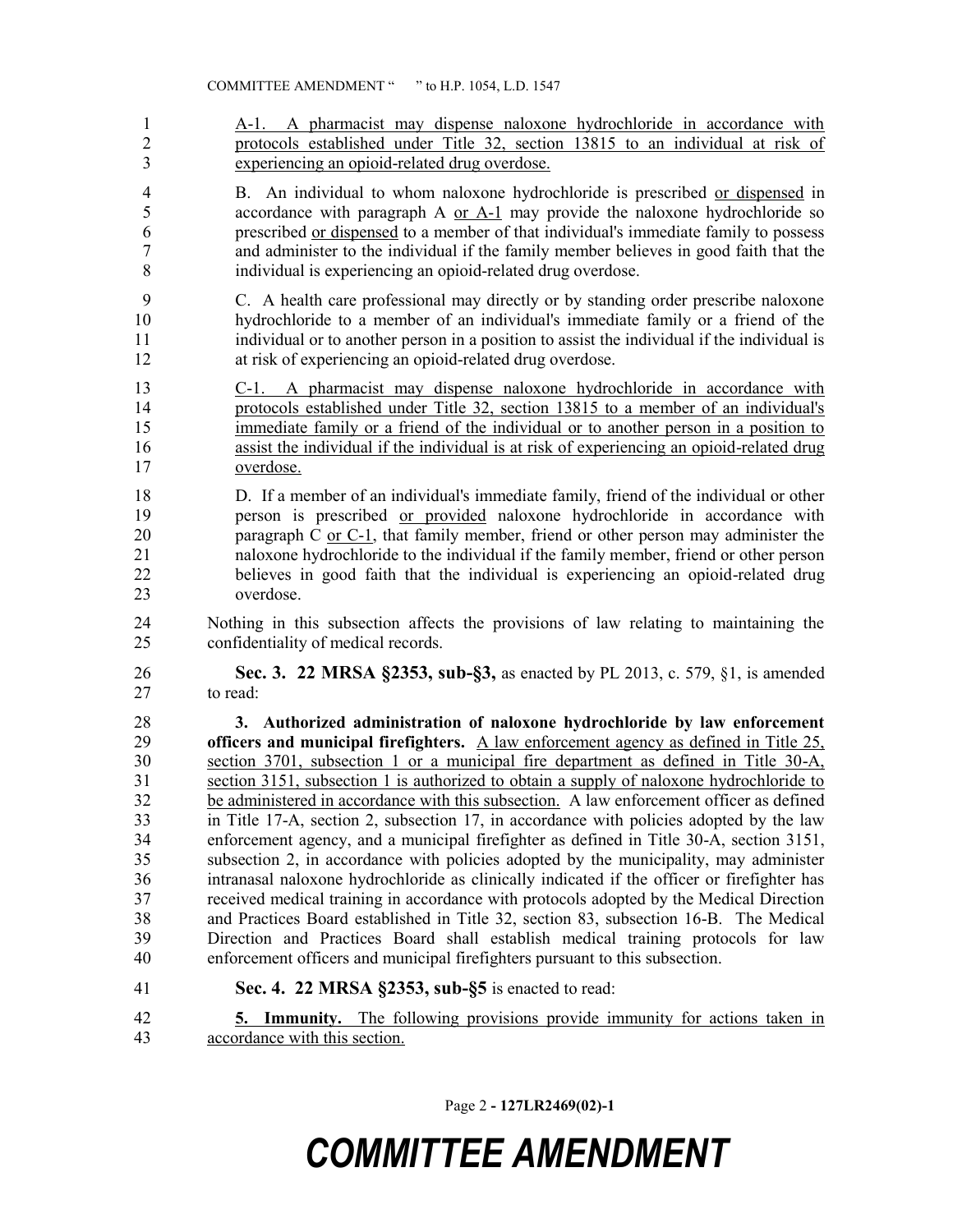A. A health care professional or a pharmacist, acting in good faith and with reasonable care, is immune from criminal and civil liability and is not subject to professional disciplinary action for storing, dispensing or prescribing naloxone hydrochloride in accordance with this section or for any outcome resulting from such actions.

 B. A person, acting in good faith and with reasonable care, is immune from criminal and civil liability and is not subject to professional disciplinary action for possessing or providing to another person naloxone hydrochloride in accordance with this section or for administering naloxone hydrochloride in accordance with this section to an individual whom the person believes in good faith is experiencing an opioid-related drug overdose or for any outcome resulting from such actions.

**Sec. 5. 32 MRSA c. 117, sub-c. 11-A** is enacted to read:

### **SUBCHAPTER 11-A**

### **DISPENSING OF NALOXONE HYDROCHLORIDE**

#### **§13815. Authorization**

 The board by rule shall establish procedures and standards for authorizing 17 pharmacists to dispense naloxone hydrochloride. The rules must establish adequate training requirements and protocols for dispensing naloxone hydrochloride by prescription drug order or standing order or pursuant to a collaborative practice agreement. Rules adopted under this section are routine technical rules as defined in Title 5, chapter 375, subchapter 2-A. A pharmacist authorized by the board pursuant to this section to dispense naloxone hydrochloride may dispense naloxone hydrochloride in accordance with Title 22, section 2353.

- **Sec. 6. Adoption of rules.** The Maine Board of Pharmacy shall adopt rules pursuant to the Maine Revised Statutes, Title 32, section 13815 no later than July 1, 2017.
- **Emergency clause.** In view of the emergency cited in the preamble, this legislation takes effect when approved.'

#### **SUMMARY**

 This amendment, which is the majority report of the committee, replaces the bill, which establishes a fund for bulk purchases of naloxone hydrochloride for use by first responders.

 This amendment directs the Maine Board of Pharmacy to establish by rule procedures and standards for authorizing pharmacists to dispense naloxone hydrochloride. The rules must establish adequate training requirements and protocols for dispensing naloxone hydrochloride by prescription drug order or standing order or pursuant to a collaborative practice agreement.

 This amendment clarifies current law to allow first responders to obtain the naloxone hydrochloride that they are authorized to administer.

Page 3 **- 127LR2469(02)-1**